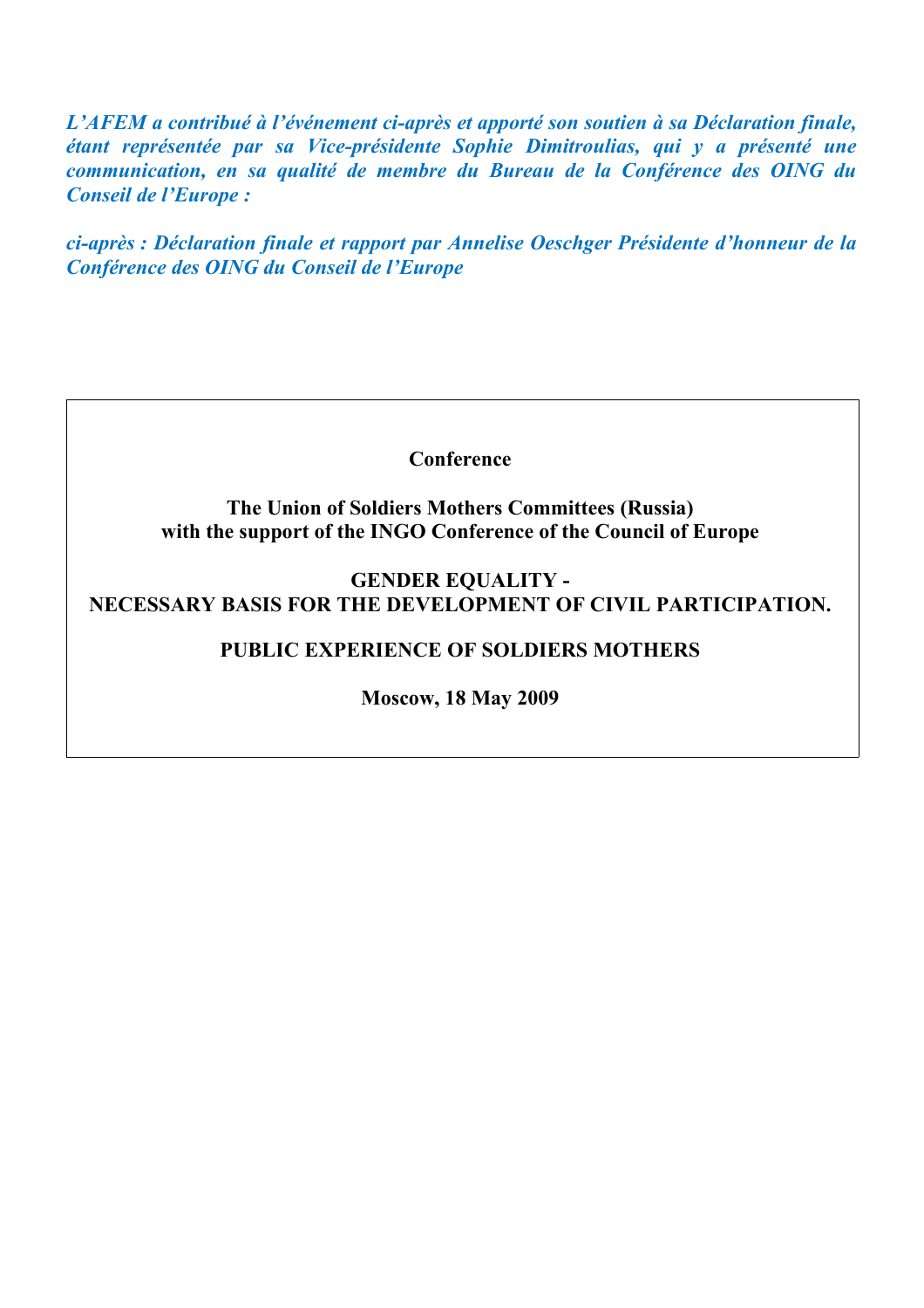# **DECLARATION**

We, participants to the Conference on *Gender Equality – Necessary basis for the development of civil participation. Public experience of soldiers' mothers*, held in Moscow on 18 May 2009 state with regret and concern that the issues of translating into reality the gender equality principles and promoting women's civil participation in shaping most important directions of the country's development are not among the top priorities of the government policies and are pushed outside the attention of the government and the society.

The entire range of complicated issues facing the country - a deteriorating demographic and socio-economic situation, corruption in the public administration, the many unresolved and increasingly acute problems of providing social security - can be addressed only with an active participation of women majority in the decision-making process which will determine Russia's future.

The Conference participants emphasize that gender equality in all domains is a fundamental human right and a basic condition for democratic development. In this connection, the Conference participants express their support to the Madrid Declaration "Making gender equality a reality" adopted on 12 May 2009 by the Committee of Ministers of the Council of Europe.

Women are ready to bear, on an equal basis with men, responsibility for utilization of Russia's richest resources in the interest of peace, modernization and enhancing the standard of living of the population.

The existing situation cannot but create concern and anxiety.

The crisis in making the principles of gender equality a reality may lead to an increased social polarization, a higher social tension; it may aggravate the entire range of internal political issues and finally, render irreversible the ramifications of the demographic catastrophe which is exacerbated by a policy of denial of equality between men and women.

The Conference participants have to state that as a result of the government's disregard of the gender equality principles, the few women in the power structures often endorse resolutions undermining these principles.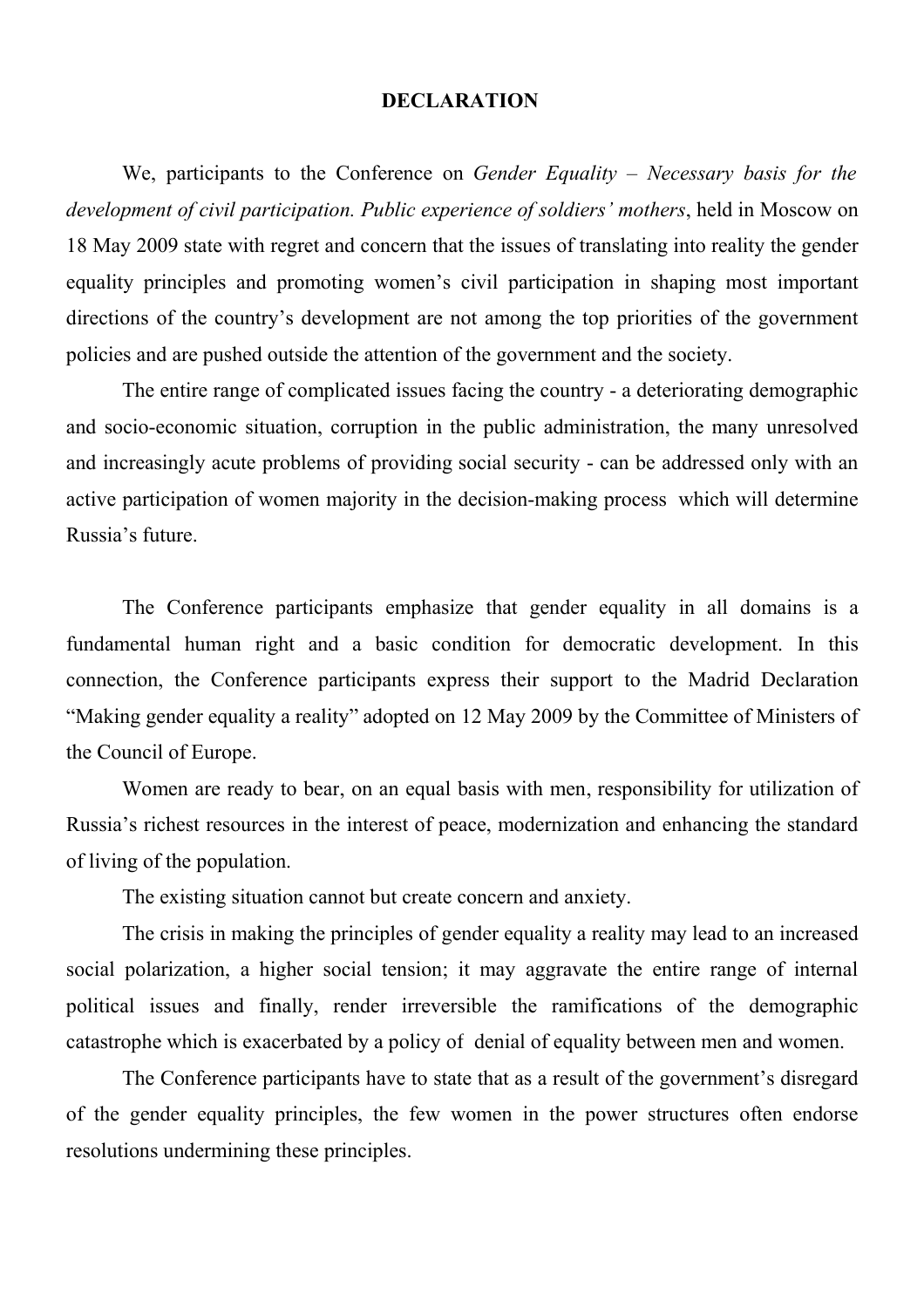The Conference participants urge all women's organizations in Russia to support their call for expanding women's civil participation in making gender equality principles a reality, creating a framework of cooperation and mutual support in order to promote women's participation in political decision making and in human rights protection.

The Conference participants note the positive experience and role of the Soldiers Mothers organizations in promoting this process and support their efforts aimed at implementing the military reform on the basis of democratization and renunciation of the remains of the draft serfdom.

The Conference participants demand the state authority to relinquish the policy of disregarding the interests of the women's majority and to unconditionally honor all international commitments of Russia in guarantying and promoting gender equality, including the UN Convention on the Elimination of All Forms of Discrimination Against Women (CEDAW 1979), the UN Security Council Resolution 1325 on Women, Peace and Security (2000) and the Council of Europe Resolution on the Roles of Women and Men in Conflict Prevention, Peace Building and Post-conflict Democratic Processes (2003), providing for a more active participation of women at all decision-making levels in the framework of national, regional and international institutions and mechanisms for prevention, regulation and resolution of conflicts and other security issues.

The Conference participants are convinced that movement towards achieving international standards in gender equality will require efficient implementation of the entire range of appropriate international and national legislative and executive tools and mechanisms. In view of this, they insist on a speedy ratification of the CEDAW Optional Protocol (1999) and of Protocol 12 to the European Convention for the Protection of Human Rights and Fundamental Freedoms, securing equality between men and women in all spheres of public life.

The state should promote creation and development of the framework of efficient mechanisms ensuring true civil participation of women in taking fateful-for-Russia decisions and enabling to use de-facto the potentialities of public oversight in this area.

Adopting a federal law of gender equality, creating a committee for women's affairs under the President of the Russian Federation and consistent promotion of women's public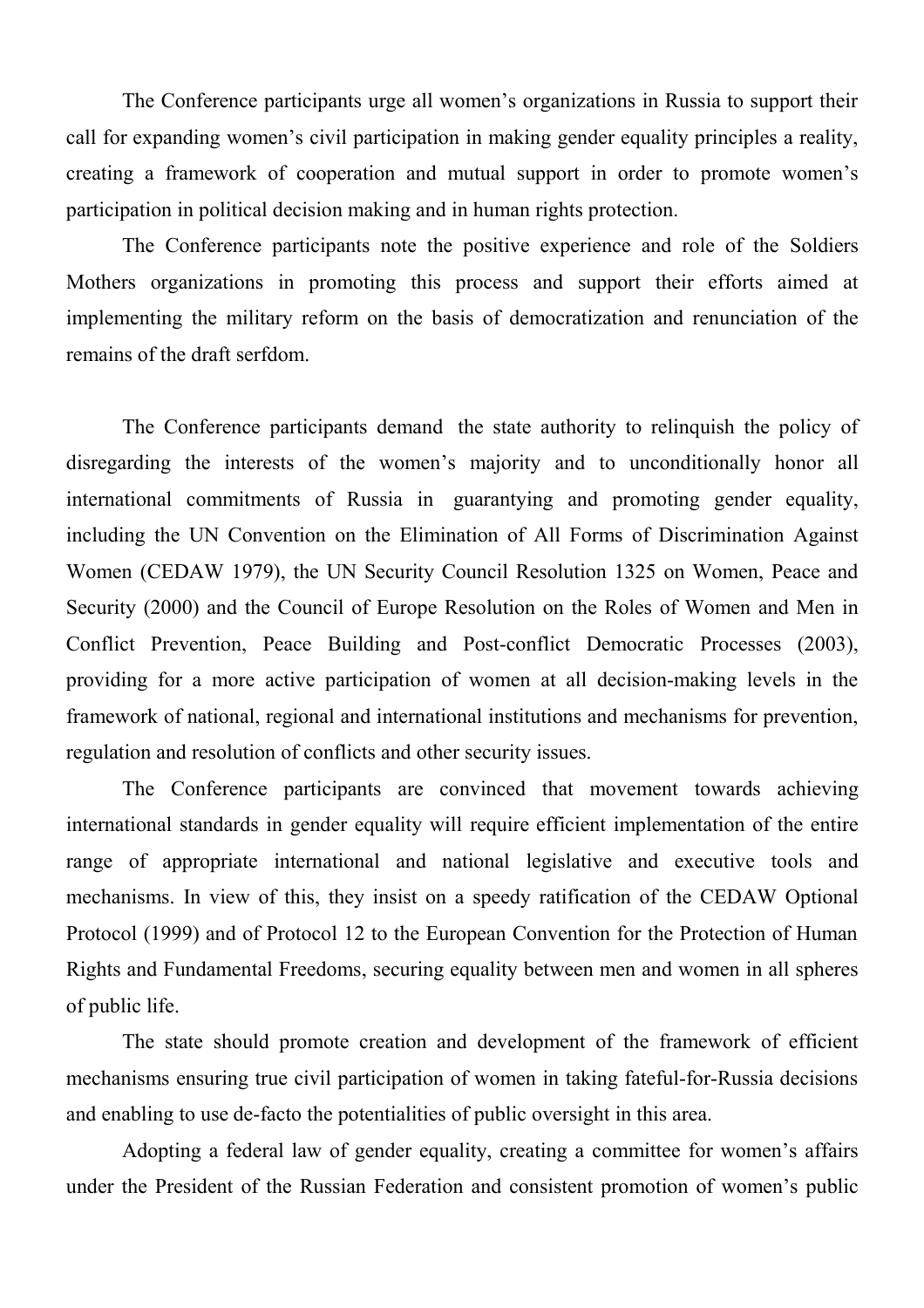organizations could help the country get out of the deadlock situation in addressing gender issues.

The Conference participants urge international intergovernmental and nongovernmental organizations to provide support and assistance to women's and other public organizations of Russia interested in promoting gender equality principles, measures and politics.

The system of gender inequality that exists in Russia deprives the country of any prospects for development. This is the way to arbitrariness and violence.

Women! Resist attempts to completely turn us into an oppressed and right less majority!

Follow the example of Soldiers Mothers!

Women can and should, on an equal basis with men, lead the country to prosperity, protect their children and our common future! Do not surrender to civil despair and apathy! Down with gender inequality!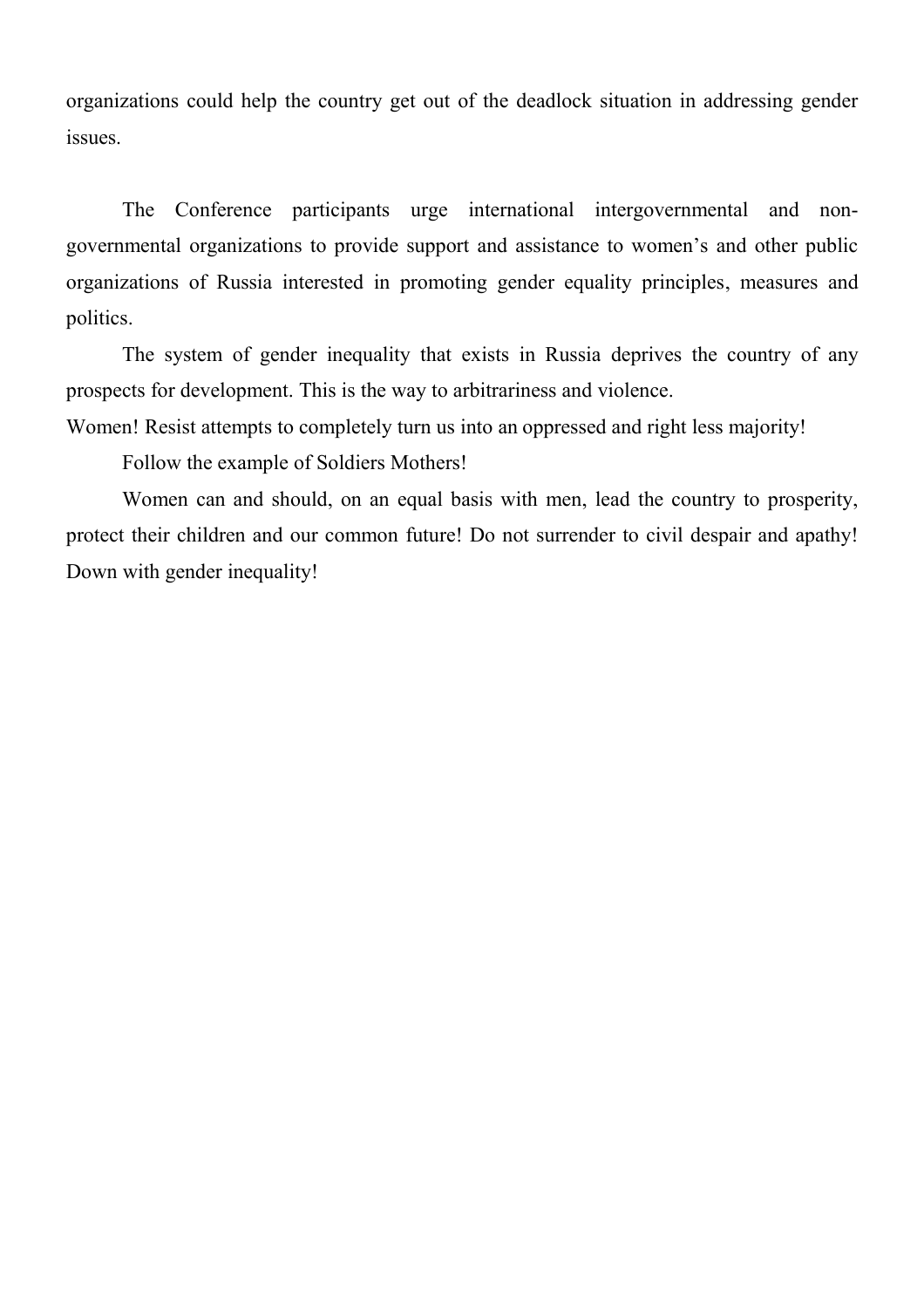# **GENDER EQUALITY - NECESSARY BASIS FOR THE DEVELOPMENT OF CIVIL PARTICIPATION. PUBLIC EXPERIENCE OF SOLDIERS MOTHERS. Organized by the Union of Soldiers Mothers Committees (Russia), with the support of the INGO Conference of the Council of Europe.**

# Date and venue

18 May 2009. Premises of the International Federation for Peace and Conciliation, Prospekt Mira 36, Moscow.

#### **Participants**

Over 40 persons - mainly members from Regional Soldiers Mothers Committees; members of other NGOs, scientists, journalists.

# Framework

Follow up to the  $3<sup>d</sup>$  Regional NGO Congress of the INGO Conference of the Council of Europe in Penza/Russia. Activity in the framework of the 3 years cooperation program of the INGO Conference of the Council of Europe and the Council of the President of the Russian Federation on Assistance to the Development of Civil Society Institutions and Human Rights "Strengthening Civil Society and Civil Participation in the Russian Federation".

#### Overall aim

Promoting the issue of women becoming and being recognized as relevant actors by both authorities and society in Russia.

#### Basic instruments guiding the conference

- Council of Europe Resolution MEG-5 (2003) on the Roles of Women and Men in Conflict Prevention, Peace Building and Post-conflict Democratic Processes which considers "continuing to marginalise women in these areas is a waste of resources, skills and competence and minimizes the chances for successful conflict prevention, peace-building and post-conflict democratic processes" and emphasises the need of the full participation of women at all decision making levels and the integration of a gender perspective in all activities.

- Declaration "Making gender equality a reality" adopted on 12 May 2009 by the Committee of Ministers of the Council of Europe.

- Draft Code of Good Practices for Civil Participation prepared by the INGO Conference of the Council of Europe.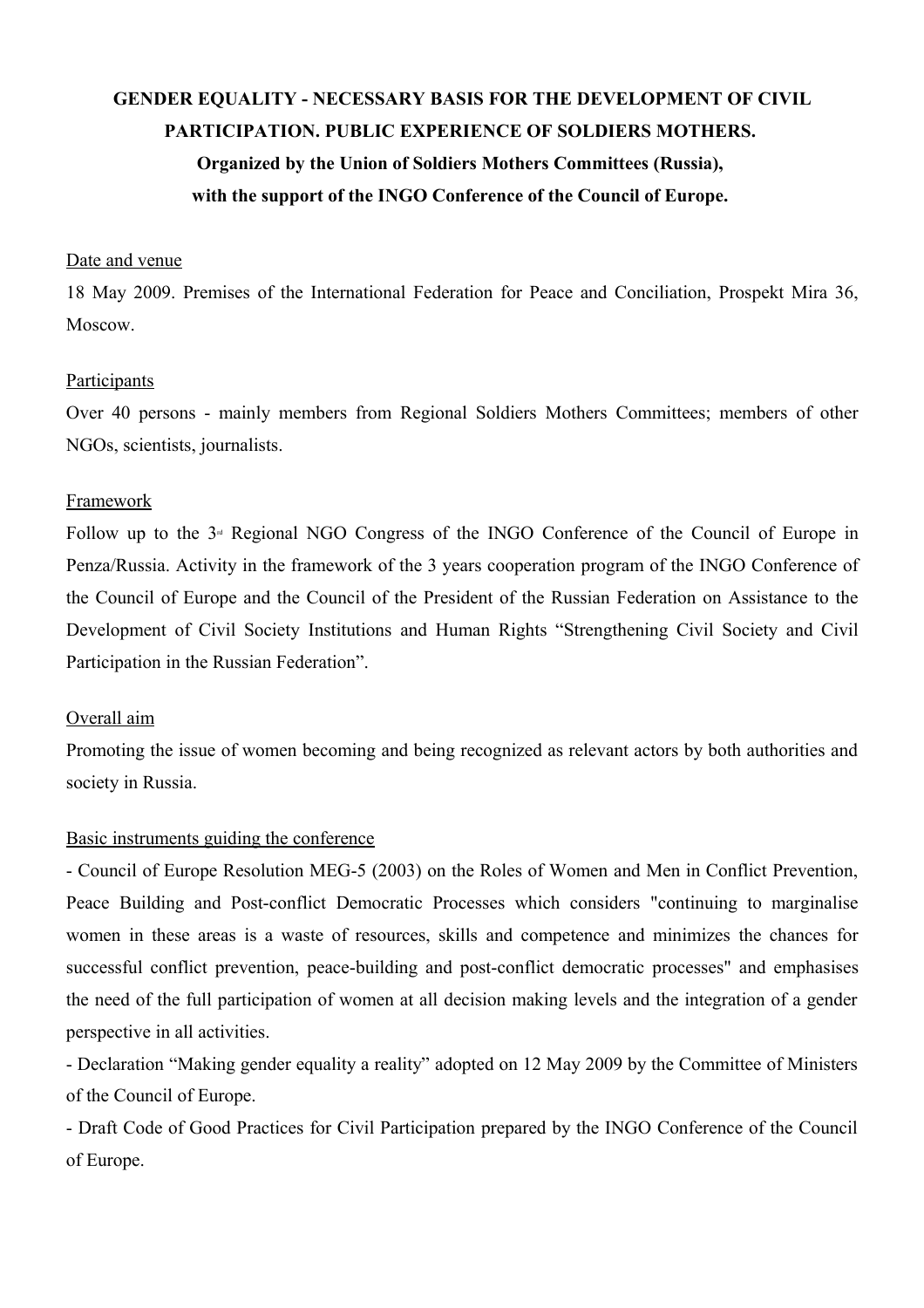- UN Security Council Resolution S/RES/1325 on Women, Peace and Security (it was passed unanimously on 31 October 2000 and is the first resolution ever passed by the Security Council that specifically addresses the impact of war on women, and women's contributions to conflict resolution and sustainable peace.)

# 3 topics

1. Putting the gender equality principles into practice. Accumulation of experiences and diversification of activities.

2. Role of soldiers mothers NGOs in human rights protection. Broadening the possibilities to use gender equality principles in order to influence decision making processes in areas of conflict prevention, peacebuilding and post-conflict democratic processes.

**3. The problems of international involvement in advancing gender equality principles for human rights protection : by Catherine Sophie Dimitroulias member of the Board of the INGO Conference of the Council of Europe**

#### Outcomes:

See the very comprehensive final declaration (attached).

#### Some points of the discussion

- Soldiers Mothers (some 7000 active members) presented their three principles of action which they see as the key to their success in promoting human rights in Russia:

- . non-violence
- . responsibility for individuals who's rights are violated

. cooperation with authorities on individual issues and on general legal and political matters.

- Being so competent, efficient and popular, Soldiers Mothers Committees in the regions face the problem that very often they are seen by both, concerned families and authorities, as the only body being able to resolve the concrete issues - human rights violations in the army as well as questions of pensions, health care etc. Thus, they would deserve consistent financial support from the State. Step by step, such substitution should be overcome and the competent authorities should take their responsibilities.

- Gender Equality is not yet an issue taken seriously or even understood in Russian society. Most women never considered themselves as equal – and many do even not realise this. Women are on average better educated than men but do not know their rights nor think about their situation. Thus, discrimination of women is not a real issue on the political agenda. Most political processes, and all in security matters, are led by men - by a very little number of men, the so called elite which is self-reproducing and isolated from the rest of society. The authority of power and male chauvinism should be replaced by the authority